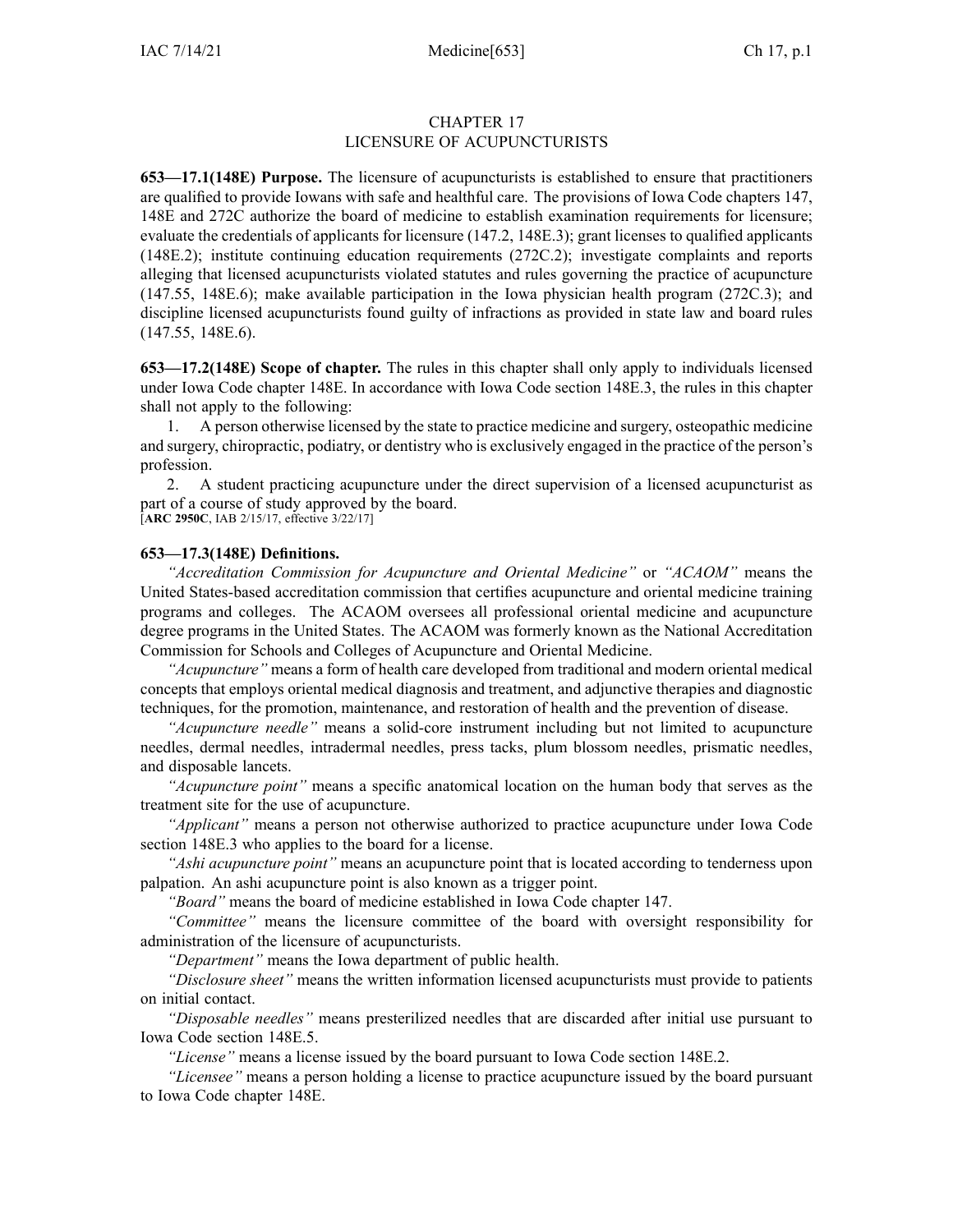*"National Certification Commission for Acupuncture and Oriental Medicine" "NCCAOM"* means the United States-based commission that validates entry-level competency in the practice of acupuncture and oriental medicine through professional certification.

*"Practice of acupuncture"* means the insertion of acupuncture needles and the application of moxibustion to specific areas of the human body based upon oriental medical diagnosis as <sup>a</sup> primary mode of therapy. Adjunctive therapies within the scope of acupuncture may include manual, mechanical, thermal, electrical, and electromagnetic treatment, and the recommendation of dietary guidelines and therapeutic exercise based on traditional oriental medicine concepts.

*"Service charge"* means the amount charged by the board for making <sup>a</sup> service available online and is in addition to the actual fee for <sup>a</sup> service itself. For example, one who renews <sup>a</sup> license online will pay the license renewal fee and <sup>a</sup> service charge.

[**ARC [8707B](https://www.legis.iowa.gov/docs/aco/arc/8707B.pdf)**, IAB 5/5/10, effective 6/9/10; **ARC [2950C](https://www.legis.iowa.gov/docs/aco/arc/2950C.pdf)**, IAB 2/15/17, effective 3/22/17]

#### **653—17.4(147,148E) Eligibility for licensure.**

**17.4(1)** *Eligibility requirements.* To be licensed to practice acupuncture by the board, <sup>a</sup> person shall meet all of the following requirements:

*a.* Fulfill all the application requirements, as specified in [17.5\(](https://www.legis.iowa.gov/docs/iac/rule/653.17.5.pdf)147,148E).

*b.* Hold current active status as a diplomate in NCCAOM or, after June 1, 2004, hold current active status as <sup>a</sup> diplomate in acupuncture or oriental medicine from NCCAOM.

*c.* Demonstrate sufficient knowledge of the English language to understand and be understood by patients and board and committee members.

(1) An applicant who passed the NCCAOM written and practical examination components in English may be presumed to have sufficient proficiency in English.

(2) An applicant who passed NCCAOM written or practical examination componentsin <sup>a</sup> language other than English shall pass the Test of Spoken English (TSE) or the Test of English as <sup>a</sup> Foreign Language (TOEFL) examinations administered by the Educational Testing Service. A passing score on TSE is <sup>a</sup> minimum of 50. A passing score on TOEFL is <sup>a</sup> minimum overall score of 550 on the paper-based TOEFL that was administered on <sup>a</sup> Friday or Saturday (formerly special or international administration), <sup>a</sup> minimum overall score of 213 on the computer-administered TOEFL, or <sup>a</sup> minimum overall score of 79 on the Internet-based examination.

*d.* Successfully complete <sup>a</sup> three-year postsecondary training program or acupuncture college program which is accredited by, in candidacy for accreditation by, or which meets the standards of the Accreditation Commission for Acupuncture and Oriental Medicine.

*e.* Successfully complete <sup>a</sup> course in clean needle technique approved by the NCCAOM.

*f.* The applicant's license is not denied by the board due to the commission of <sup>a</sup> disqualifying offense, as provided in [653—subrule](https://www.legis.iowa.gov/docs/iac/rule/653.9.3.pdf) 9.3(3).

**17.4(2)** *Waiver prohibited.* Provisions of this rule are not subject to waiver pursuan<sup>t</sup> to [653—Chapter](https://www.legis.iowa.gov/docs/iac/chapter/653.3.pdf) 3 or any other provision of law.

[**ARC [8707B](https://www.legis.iowa.gov/docs/aco/arc/8707B.pdf)**, IAB 5/5/10, effective 6/9/10; **ARC [2950C](https://www.legis.iowa.gov/docs/aco/arc/2950C.pdf)**, IAB 2/15/17, effective 3/22/17; **ARC [5600C](https://www.legis.iowa.gov/docs/aco/arc/5600C.pdf)**, IAB 5/5/21, effective 6/9/21; **ARC [5749C](https://www.legis.iowa.gov/docs/aco/arc/5749C.pdf)**, IAB 7/14/21, effective 8/18/21]

#### **653—17.5(147,148E) Application requirements.**

**17.5(1)** *Application for licensure.* To apply for <sup>a</sup> license to practice acupuncture, an applicant shall:

*a.* Submit the completed application form provided by the board, including required credentials and documents, <sup>a</sup> completed fingerprint packet and <sup>a</sup> sworn statement by the applicant attesting to the truth of all information provided by the applicant;

*b.* Pay the nonrefundable initial application fee identified in [653—paragraph](https://www.legis.iowa.gov/docs/iac/rule/653.8.2.pdf) 8.2(2)*"a"*; and

*c.* Pay the fee identified in [653—paragraph](https://www.legis.iowa.gov/docs/iac/rule/653.8.2.pdf) 8.2(2)*"e"* for the evaluation of the fingerprint packet and the national criminal history background checks by the Iowa division of criminal investigation (DCI) and the Federal Bureau of Investigation (FBI).

**17.5(2)** *Contents of the application form.* Each applicant shall submit the following information on the application form provided by the board: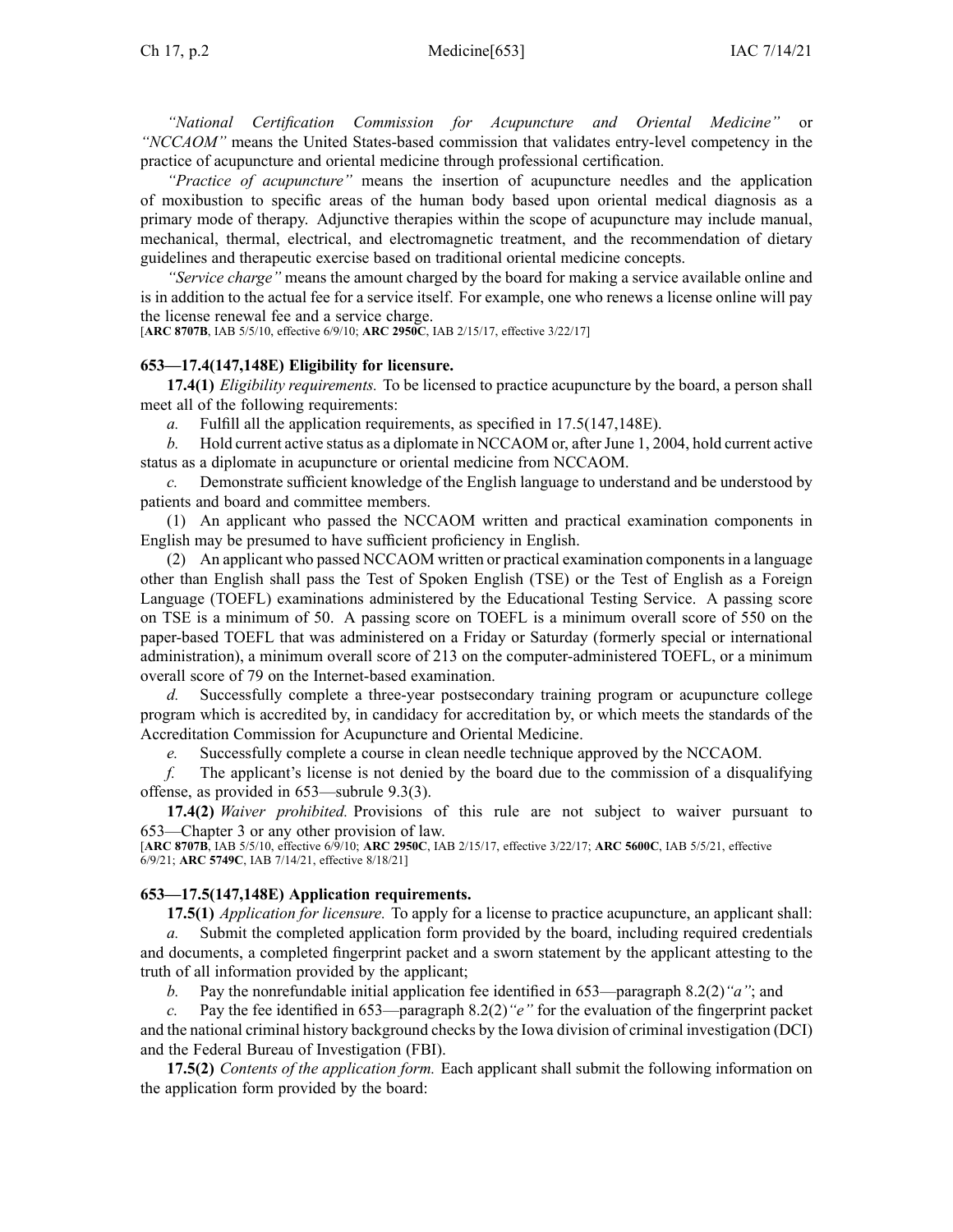*a.* The applicant's full legal name, date and place of birth, home address, mailing address, principal business address, and personal e-mail address regularly used by the applicant or licensee for correspondence with the board;

*b.* A photograph of the applicant suitable for positive identification;

*c.* A chronology accounting for all time periods from the date the applicant entered an acupuncture and oriental medicine training program or college to the date of the application;

*d.* The other jurisdictions in the United States or other nations or territories in which the applicant is authorized to practice acupuncture, including license, certificate of registration or certification numbers, and date of issuance;

*e.* Full disclosure of the applicant's involvement in civil litigation related to the practice of acupuncture in any jurisdiction of the United States, other nations or territories. Copies of the legal documents may be requested if needed during the review process;

*f.* A statement disclosing and explaining any informal or nonpublic actions, warnings issued, investigations conducted, or disciplinary actions taken, whether by voluntary agreement or formal action, by <sup>a</sup> medical, acupuncture or professional regulatory authority, an educational institution, <sup>a</sup> training or research program, or <sup>a</sup> health facility in any jurisdiction;

*g.* A statement disclosing and explaining any charge of <sup>a</sup> misdemeanor or felony involving the applicant filed in any jurisdiction, whether or not any appeal or other proceeding is pending to have the conviction or plea set aside;

*h.* The NCCAOM score report verification form submitted directly to the board by the NCCAOM;

*i.* An NCCAOM certificate that demonstrates that the applicant holds current active status as a diplomate in acupuncture or oriental medicine from the NCCAOM;

*j.* Proof of successful completion of a course in clean needle technique approved by the NCCAOM;

*k.* A statement of the applicant's physical and mental health, including full disclosure and <sup>a</sup> written explanation of any dysfunction or impairment which may affect the ability of the applicant to engage in the practice of acupuncture and provide patients with safe and healthful care;

*l.* A description of the applicant's clinical acupuncture training, work experience and, where applicable, supporting documentation;

*m.* A copy of the applicant's acupuncture degree issued by an educational institution. If <sup>a</sup> copy of the acupuncture degree cannot be provided because of extraordinary circumstances, the board may accep<sup>t</sup> other reliable evidence that the applicant obtained an acupuncture degree from <sup>a</sup> specific educational institution;

*n.* A complete translation of any diploma not written in English. An official transcript, written in English and received directly from the educational institution, showing graduation from an acupuncture training program or an educational institution is <sup>a</sup> suitable alternative;

*o.* A sworn statement from an official of the educational institution certifying the date the applicant received the acupuncture degree and acknowledging what, if any, derogatory comments exist in the institution'srecord about the applicant. If <sup>a</sup> sworn statement from an official of the educational institution cannot be provided because of extraordinary circumstances, the board may accep<sup>t</sup> other reliable evidence that the applicant obtained an acupuncture degree from <sup>a</sup> specific educational institution;

*p.* An official transcript sent directly from an acupuncture training program or an educational institution attended by the applicant and, if requested by the board, an English translation of the official transcript;

*q.* Proof of the applicant's proficiency in the English language, when the applicant has not passed the English version of the NCCAOM written and practical examinations;

*r.* Verification of an applicant's hospital and clinical staff privileges and other professional experience for the pas<sup>t</sup> five years if requested by the board; and

*s.* A completed fingerprint packet to facilitate <sup>a</sup> national criminal history background check. The fee for evaluation of the fingerprint packet and the DCI and FBI criminal history background checks will be assessed to the applicant.

**17.5(3)** *Disclosure sheet.* Rescinded IAB [2/15/17](https://www.legis.iowa.gov/docs/aco/bulletin/02-15-2017.pdf), effective 3/22/17.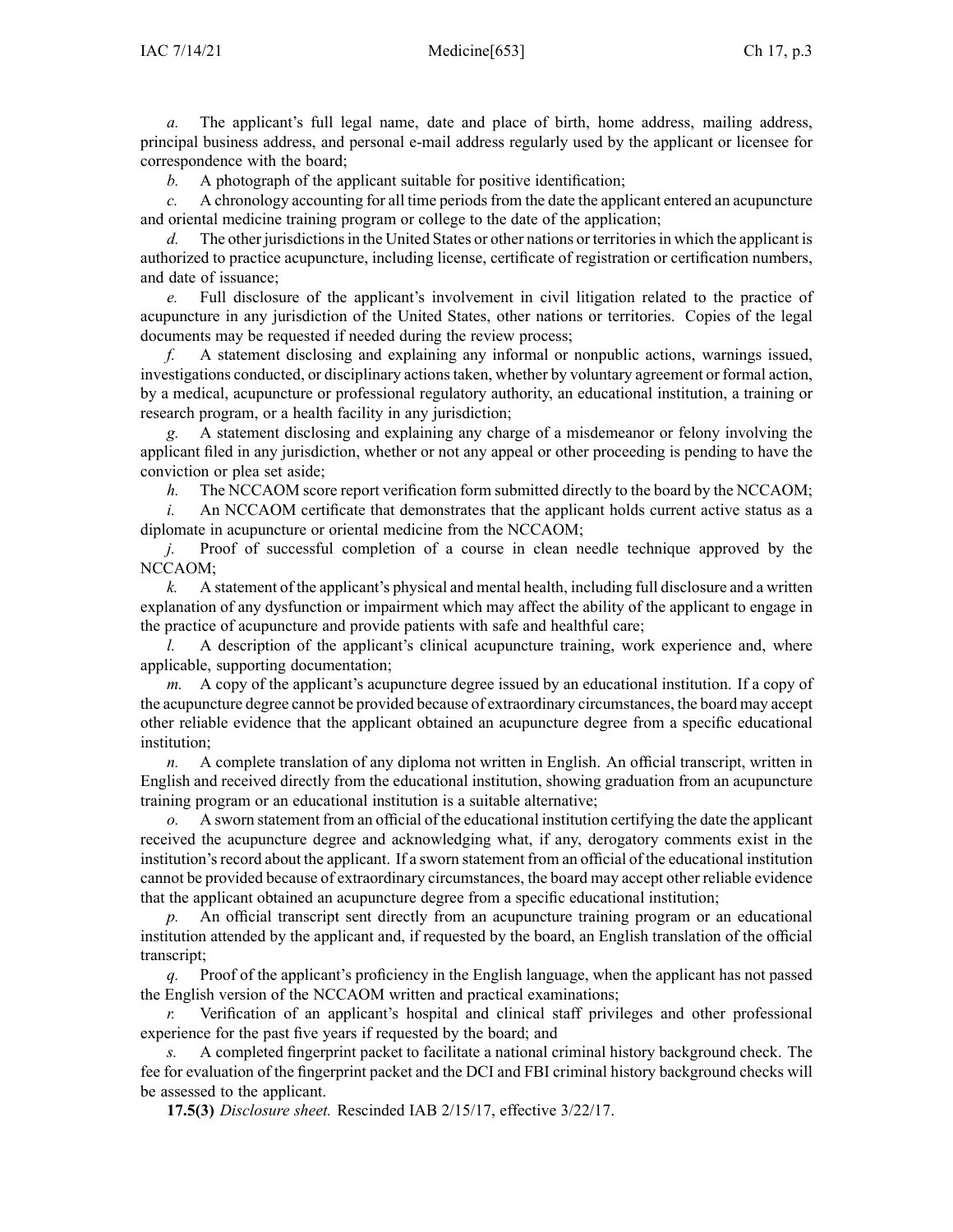**17.5(4)** *Application cycle.* If the applicant does not submit all materials, including <sup>a</sup> completed fingerprint packet, within 90 days of the board's initial reques<sup>t</sup> for further information, the application shall be considered inactive. The board office shall notify the applicant of this change in status.

*a.* To reactivate the application, an applicant shall submit <sup>a</sup> nonrefundable reactivation of application fee identified in [653—paragraph](https://www.legis.iowa.gov/docs/iac/rule/653.8.2.pdf) 8.2(2)*"b"* and shall update application materials if requested by the board. The period for requesting reactivation is limited to 30 days from the date the applicant is notified that the application is inactive, unless the applicant is granted an extension in writing by the committee or the board.

*b.* Once the application reactivation period is expired, applicants must reapply and submit <sup>a</sup> new, nonrefundable initial application fee and <sup>a</sup> new application, including required documents and credentials.

**17.5(5)** *Applicant responsibilities.* An applicant for licensure to practice acupuncture bears full responsibility for each of the following:

*a.* Paying all fees charged by regulatory authorities, national testing or credentialing organizations, health facilities, and educational institutions providing the information specified in [17.5\(2\)](https://www.legis.iowa.gov/docs/iac/rule/653.17.5.pdf);

*b.* Providing accurate, up-to-date, and truthful information on the application form including, but not limited to, that specified under [17.5\(2\)](https://www.legis.iowa.gov/docs/iac/rule/653.17.5.pdf) related to prior professional experience, education, training, examination scores, diplomate status, licensure or registration, and disciplinary history; and

*c.* Submitting English translations of documents in foreign languages bearing the affidavit of the translator certifying that the translation is <sup>a</sup> true and complete translation of the foreign language original. The applicant shall bear the expense of the translation.

**17.5(6)** *Licensure application review process.* The process below shall be utilized to review each application. Priority shall be given to processing <sup>a</sup> licensure application when <sup>a</sup> written reques<sup>t</sup> is received in the board office from an applicant whose practice will primarily involve provision of services to underserved populations, including but not limited to persons who are minorities or low-income or who live in rural areas.

*a.* An application for initial licensure shall be considered open from the date the application form is received in the board office with the nonrefundable initial application fee.

*b.* After reviewing each application, staff shall notify the applicant about how to resolve any problems identified by the reviewer. An applicant shall provide additional information when requested by staff or the board.

*c.* If the final review indicates no questions or concerns regarding the applicant's qualifications for licensure, staff may administratively gran<sup>t</sup> the license. The staff may gran<sup>t</sup> the license without having received <sup>a</sup> repor<sup>t</sup> on the applicant from the FBI.

*d.* If the final review indicates questions or concerns that cannot be remedied by continued communication with the applicant, the executive director, the director of licensure and the director of legal affairs shall determine if the questions or concerns indicate any uncertainty about the applicant's current qualifications for licensure.

(1) If there is no current concern, staff shall administratively gran<sup>t</sup> the license.

(2) If any concern exists, the application shall be referred to the committee.

*e.* Staff shall refer to the committee for review matters which include but are not limited to: falsification of information on the application, criminal record, malpractice, substance abuse, competency, physical or mental illness, or professional disciplinary history.

*f.* If the committee is able to eliminate questions or concerns without dissension from staff or <sup>a</sup> committee member, the committee may direct staff to issue the license administratively.

*g.* If the committee is not able to eliminate questions or concerns without dissension from staff or <sup>a</sup> committee member, the committee shall recommend that the board:

(1) Request an investigation;

(2) Request that the applicant appear for an interview;

(3) If an applicant has not engaged in active practice in the pas<sup>t</sup> three years in any jurisdiction of the United States, require an applicant to: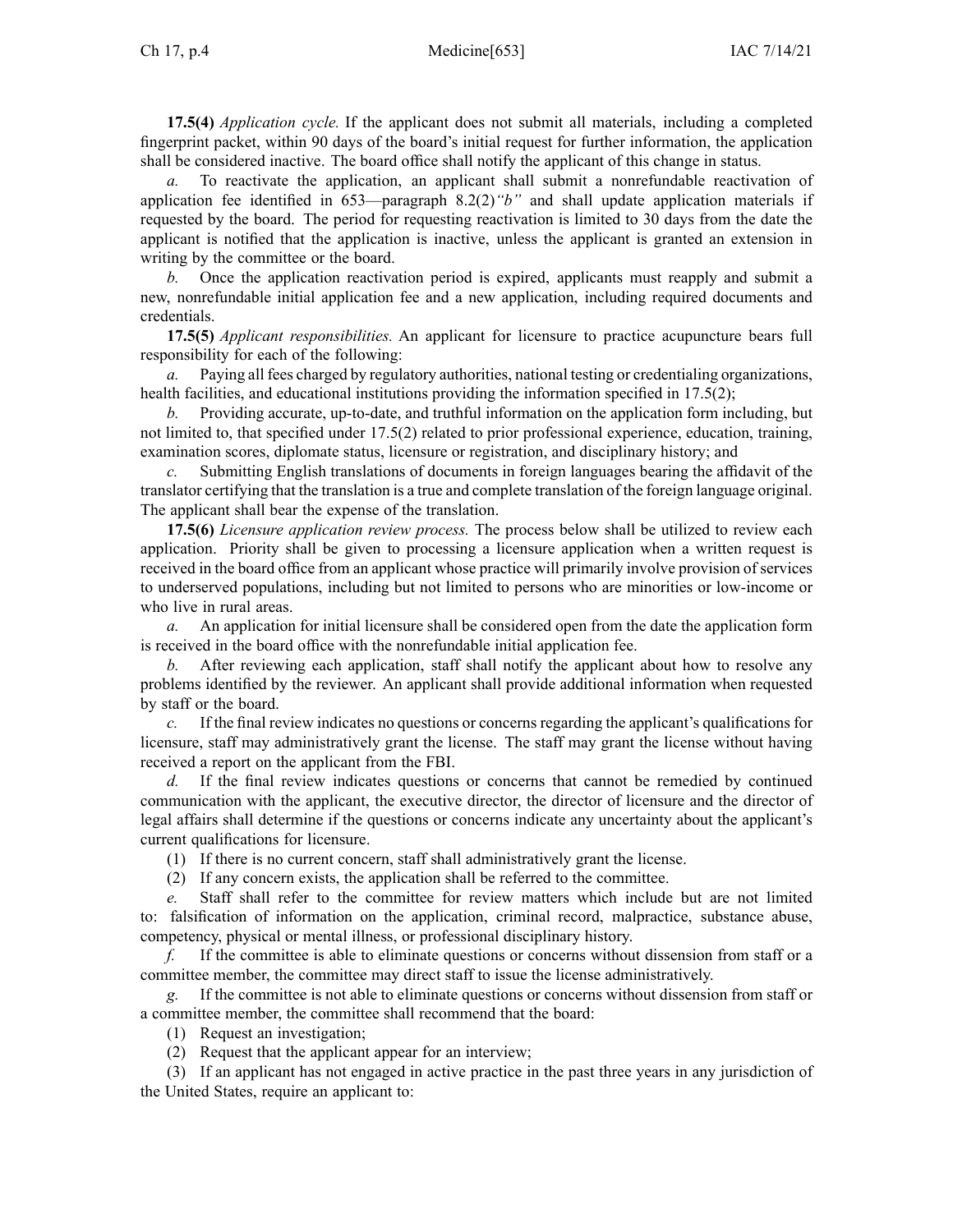1. Successfully complete continuing education or retraining programs in areas directly related to the safe and healthful practice of acupuncture deemed appropriate by the board or committee;

2. Successfully pass <sup>a</sup> competency evaluation approved by the board;

3. Successfully pass an examination approved by the board; or

4. Successfully complete <sup>a</sup> reentry to practice program or monitoring program approved by the board;

- (4) Issue <sup>a</sup> license;
- (5) Issue <sup>a</sup> license under certain terms and conditions or with certain restrictions;
- (6) Request that the applicant withdraw the licensure application; or
- (7) Deny <sup>a</sup> license.

*h.* The board shall consider applications and recommendations from the committee and shall:

- (1) Request an investigation;
- (2) Request that the applicant appear for an interview;

(3) If an applicant has not engaged in active practice in the pas<sup>t</sup> three years in any jurisdiction of the United States, require an applicant to:

1. Successfully complete continuing education or retraining programs in areas directly related to the safe and healthful practice of acupuncture deemed appropriate by the board or committee;

- 2. Successfully pass <sup>a</sup> competency evaluation approved by the board;
- 3. Successfully pass an examination approved by the board; or

4. Successfully complete <sup>a</sup> reentry to practice program or monitoring program approved by the board;

(4) Issue <sup>a</sup> license;

(5) Issue <sup>a</sup> license under certain terms and conditions or with certain restrictions;

(6) Request that the applicant withdraw the licensure application; or

(7) Deny <sup>a</sup> license. The board may deny <sup>a</sup> license for any grounds on which the board may discipline <sup>a</sup> license.

**17.5(7)** *Grounds for denial of licensure.* The board, on the recommendation of the committee, may deny an application for licensure for any of the following reasons:

*a.* Failure to meet the requirements for licensure specified in rule [653—17.4](https://www.legis.iowa.gov/docs/iac/rule/653.17.4.pdf)(147,148E) as authorized by Iowa Code section [148E.2](https://www.legis.iowa.gov/docs/ico/section/2017/148E.2.pdf) or of this chapter of the board's rules.

*b.* Pursuant to Iowa Code section [147.4](https://www.legis.iowa.gov/docs/ico/section/2017/147.4.pdf), upon any of the grounds for which licensure may be revoked or suspended as specified in Iowa Code sections [147.55](https://www.legis.iowa.gov/docs/ico/section/2017/147.55.pdf) and [148E.8](https://www.legis.iowa.gov/docs/ico/section/2017/148E.8.pdf) or in rule [653—17.12](https://www.legis.iowa.gov/docs/iac/rule/653.17.12.pdf)(147,148E,272C).

**17.5(8)** *Preliminary notice of denial.* Prior to the denial of licensure to an applicant, the board shall issue <sup>a</sup> preliminary notice of denial that shall be sent to the applicant by regular, first-class mail at the address provided by the applicant. The preliminary notice of denial is <sup>a</sup> public record and shall cite the factual and legal basis for denying the application, notify the applicant of the appeal process, and specify the date upon which the denial will become final if it is not appealed.

**17.5(9)** *Appeal procedure.* An applicant who has received <sup>a</sup> preliminary notice of denial may appeal the denial and reques<sup>t</sup> <sup>a</sup> hearing on the issues related to the preliminary notice of denial by serving <sup>a</sup> reques<sup>t</sup> for hearing upon the executive director not more than 30 calendar days following the date when the preliminary notice of denial was mailed. The applicant's current address shall be provided in the reques<sup>t</sup> for hearing. The reques<sup>t</sup> is deemed filed on the date it is received in the board office. If the reques<sup>t</sup> is received with <sup>a</sup> USPS nonmetered postmark, the board shall consider the postmark date as the date the reques<sup>t</sup> is filed. The reques<sup>t</sup> shall specify the factual or legal errors and that the applicant desires an evidentiary hearing and may provide additional written information or documents in suppor<sup>t</sup> of licensure.

**17.5(10)** *Hearing.* If an applicant appeals the preliminary notice of denial and requests <sup>a</sup> hearing, the hearing shall be <sup>a</sup> contested case and subsequent proceedings shall be conducted in accordance with [653—25.30](https://www.legis.iowa.gov/docs/iac/rule/653.25.30.pdf)(17A).

*a.* License denial hearings are contested cases open to the public.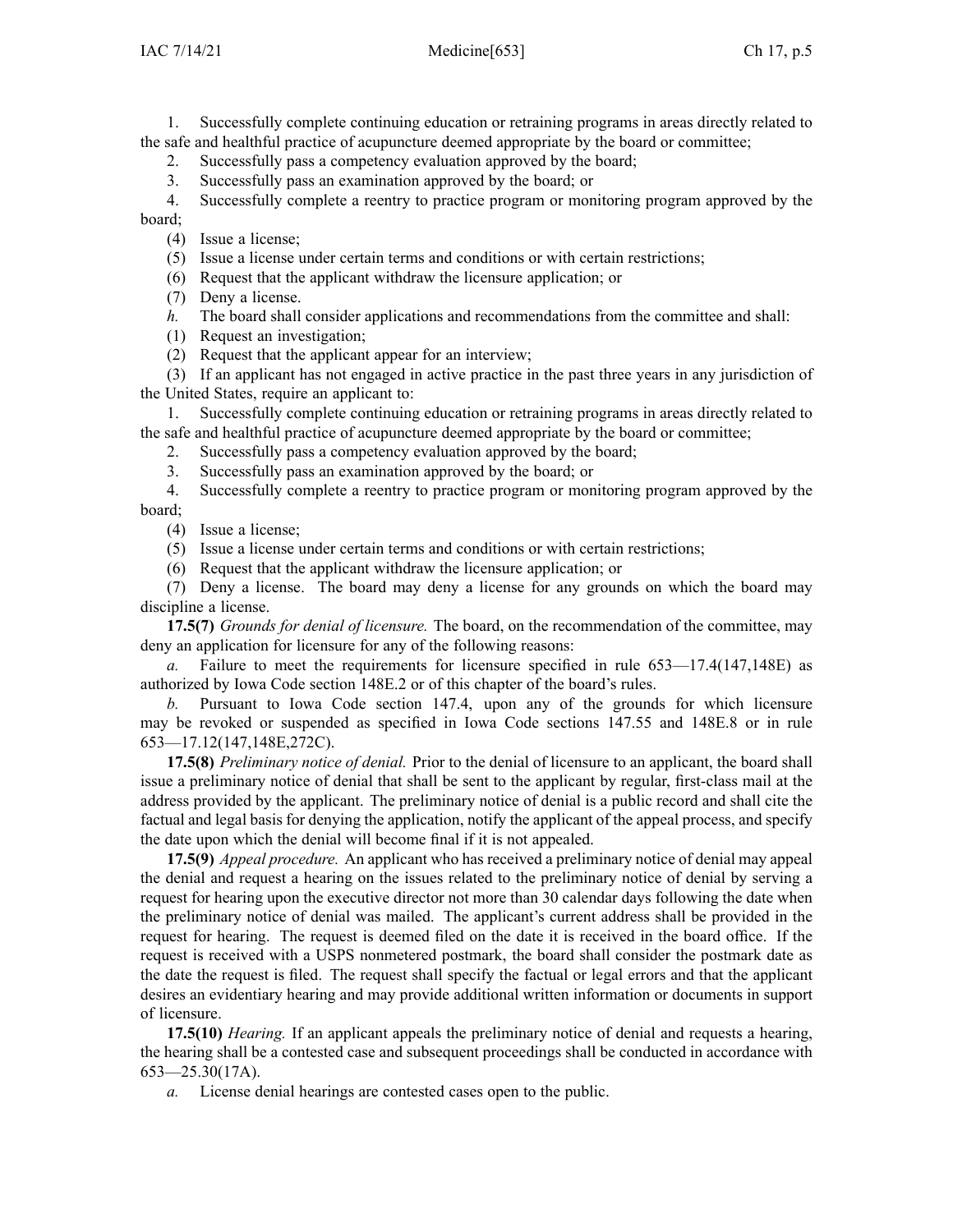*b.* Either party may reques<sup>t</sup> issuance of <sup>a</sup> protective order in the event privileged or confidential information is submitted into evidence.

*c.* Evidence supporting the denial of the license may be presented by an assistant attorney general.

*d.* While each party shall have the burden of establishing the affirmative of matters asserted, the applicant shall have the ultimate burden of persuasion as to the applicant's qualification for licensure.

*e.* The board, after <sup>a</sup> hearing on license denial, may gran<sup>t</sup> or deny the application for licensure. The board shall state the reasons for its decision and may gran<sup>t</sup> the license, gran<sup>t</sup> the license with restrictions, or deny the license. The final decision is <sup>a</sup> public record.

*f.* Judicial review of <sup>a</sup> final order of the board denying licensure, or issuing <sup>a</sup> license with restrictions, may be sought in accordance with the provisions of Iowa Code section [17A.19](https://www.legis.iowa.gov/docs/ico/section/2017/17A.19.pdf), which are applicable to judicial review of any agency's final decision in <sup>a</sup> contested case.

**17.5(11)** *Finality.* If an applicant does not appeal <sup>a</sup> preliminary notice of denial in accordance with [17.5\(9\)](https://www.legis.iowa.gov/docs/iac/rule/653.17.5.pdf), the preliminary notice of denial automatically becomes final. A final denial of an application for licensure is <sup>a</sup> public record.

**17.5(12)** *Failure to pursue appeal.* If an applicant appeals <sup>a</sup> preliminary notice of denial in accordance with [17.5\(9\)](https://www.legis.iowa.gov/docs/iac/rule/653.17.5.pdf) but the applicant fails to pursue that appeal to <sup>a</sup> final decision within one year from the date of the preliminary notice of denial, the board may dismiss the appeal. The appeal may be dismissed only after the board sends <sup>a</sup> written notice by first-class mail to the applicant at the applicant's last-known address. The notice shall state that the appeal will be dismissed and the preliminary notice of denial will become final if the applicant does not contact the board to schedule the appeal hearing within 30 days of the date the letter is mailed from the board office. Upon dismissal of an appeal, the preliminary notice of denial becomes final. A final denial of an application for licensure under this rule is <sup>a</sup> public record.

**17.5(13)** *Waiver prohibited.* Provisions of this rule are not subject to waiver pursuan<sup>t</sup> to [653—Chapter](https://www.legis.iowa.gov/docs/iac/chapter/653.3.pdf) 3 or any other provision of law.

[**ARC [8707B](https://www.legis.iowa.gov/docs/aco/arc/8707B.pdf)**, IAB 5/5/10, effective 6/9/10; **ARC [2950C](https://www.legis.iowa.gov/docs/aco/arc/2950C.pdf)**, IAB 2/15/17, effective 3/22/17; **ARC [5600C](https://www.legis.iowa.gov/docs/aco/arc/5600C.pdf)**, IAB 5/5/21, effective 6/9/21]

### **653—17.6(147,148E) Display of license and disclosure of information to patients.**

**17.6(1)** *Display of license.* Licensed acupuncturists shall display the license issued by the board in <sup>a</sup> conspicuous place in their primary place of business.

**17.6(2)** *Distribution and retention of disclosure sheet.* Pursuant to Iowa Code section [148E.6](https://www.legis.iowa.gov/docs/ico/section/2017/148E.6.pdf), the licensee shall distribute <sup>a</sup> disclosure sheet on initial contact with patients and retain <sup>a</sup> copy, signed and dated by the patient, for <sup>a</sup> period of at least five years after termination of treatment. The disclosure sheet shall include the following:

*a.* The name, business address, and business telephone number of the acupuncturist.

*b.* A fee schedule.

*c.* A listing of the acupuncturist's education, experience, degrees, certificates, or credentials related to acupuncture awarded by professional acupuncture organizations and the length of time required to obtain the degrees or credentials and experience.

*d.* A statement indicating any license, certificate, or registration in <sup>a</sup> health care occupation that was revoked by any local, state, or national health care agency.

*e.* A statement that the acupuncturist is complying with statutes and rules adopted by the board, including <sup>a</sup> statement that only presterilized, disposable needles are used by the acupuncturist.

*f.* A statement indicating that the practice of acupuncture is regulated by the board.

*g.* A statement indicating that <sup>a</sup> license to practice acupuncture does not authorize <sup>a</sup> person to practice medicine and surgery in this state and that the services of an acupuncturist must not be regarded as diagnosis and treatment by <sup>a</sup> person licensed to practice medicine and must not be regarded as medical opinion or advice.

[**ARC [2950C](https://www.legis.iowa.gov/docs/aco/arc/2950C.pdf)**, IAB 2/15/17, effective 3/22/17]

**653—17.7(147,148E,272C) Biennial renewal of license required.** Pursuant to Iowa Code section [148E.2](https://www.legis.iowa.gov/docs/ico/section/2017/148E.2.pdf), <sup>a</sup> license expires on October 31 of even-numbered years and can be renewed for the fee identified in [653—paragraph](https://www.legis.iowa.gov/docs/iac/rule/653.8.2.pdf) 8.2(2)*"c."* The applicant for renewal shall provide an NCCAOM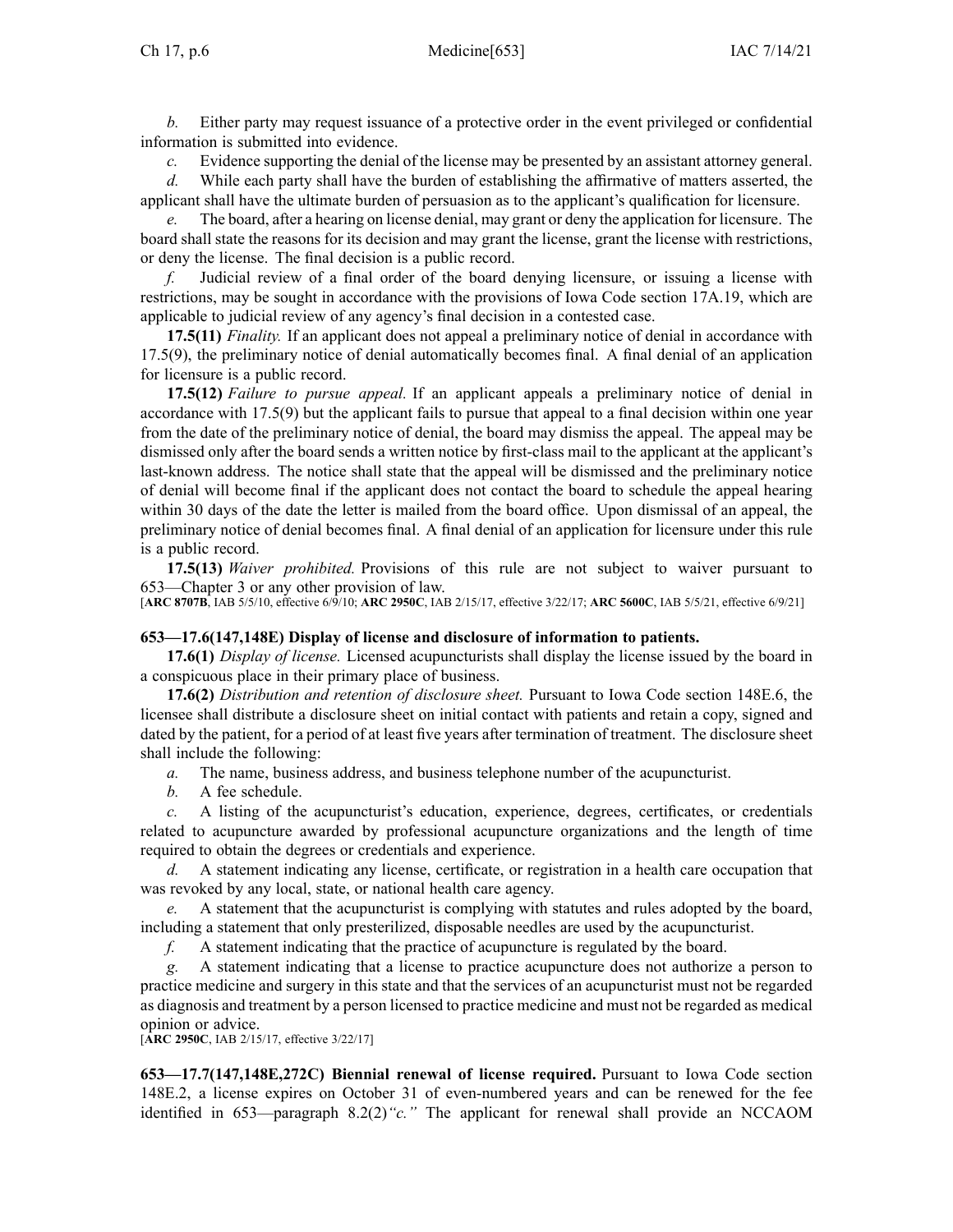certificate that demonstrates that the applicant holds current active status as <sup>a</sup> diplomate in acupuncture or oriental medicine from the NCCAOM.

**17.7(1)** *Expiration date.* Certificates of licensure to practice acupuncture shall expire on October 31 in even years.

**17.7(2)** *Prorated fees.* The first renewal fee for <sup>a</sup> license shall be prorated on <sup>a</sup> monthly basis according to the date of issue.

**17.7(3)** *Renewal requirements and penalties for late renewal.* Each licensee shall be sent <sup>a</sup> renewal notice at least 60 days prior to the expiration date. The licensee is responsible for renewing the license prior to its expiration. Failure of the licensee to receive the notice does not relieve the licensee of responsibility for renewing that license.

*a.* When online renewal is used, the licensee must complete the online renewal prior to midnight on December 31 in order to ensure that the license will not become inactive. The license becomesinactive and invalid at 12:01 a.m. on January 1.

*b.* Upon receipt of the completed renewal application, staff shall administratively issue <sup>a</sup> license that expires on October 31 of even-numbered years. In the event the board receives adverse information on the renewal application, the board shall issue the renewal license but may refer the adverse information for further consideration.

*c.* Every renewal shall be displayed in connection with the original certificate of licensure.

*d.* If the licensee fails to submit the renewal application and renewal fee prior to the expiration date on the current license, <sup>a</sup> \$50 penalty shall be assessed for renewal in the grace period, <sup>a</sup> period up until January 1 when the license becomes inactive if not renewed.

**17.7(4)** *Inactive license.* Failure of <sup>a</sup> licensee to renew by January 1 will result in invalidation of the license and the license will become inactive.

*a.* Licensees are prohibited from engaging in the practice of acupuncture once the license islapsed.

*b.* Having an acupuncturist license in lapsed status does not preclude the board from taking disciplinary actions authorized in Iowa Code section [147.55](https://www.legis.iowa.gov/docs/ico/section/2017/147.55.pdf) or [148E.8](https://www.legis.iowa.gov/docs/ico/section/2017/148E.8.pdf). [**ARC [8707B](https://www.legis.iowa.gov/docs/aco/arc/8707B.pdf)**, IAB 5/5/10, effective 6/9/10; **ARC [2950C](https://www.legis.iowa.gov/docs/aco/arc/2950C.pdf)**, IAB 2/15/17, effective 3/22/17]

# **653—17.8(147,272C) Reinstatement of an inactive license.**

**17.8(1)** *Reinstatement requirements.* Licensees who allow their licenses to go inactive by failing to renew may apply for reinstatement of <sup>a</sup> license. Pursuant to Iowa Code section [147.11](https://www.legis.iowa.gov/docs/ico/section/147.11.pdf), applicants for reinstatement shall:

*a.* Submit upon forms provided by the board <sup>a</sup> completed application for reinstatement of <sup>a</sup> license to practice acupuncture. The application shall include the following information:

(1) The applicant's full legal name, date and place of birth, home address, mailing address, principal business address, and personal e-mail address regularly used by the applicant or licensee for correspondence with the board.

(2) Every jurisdiction in which the applicant is or has been authorized to practice, including license numbers and dates of issuance.

(3) Full disclosure of the applicant's involvement in civil litigation related to the practice of acupuncture in any jurisdiction of the United States, other nations or territories. Copies of the legal documents may be requested if needed during the review process.

(4) A statement disclosing and explaining any warnings issued, investigations conducted or disciplinary actions taken, whether by voluntary agreemen<sup>t</sup> or formal action, by <sup>a</sup> medical, acupuncture or professional regulatory authority, an educational institution, <sup>a</sup> training or research program, or <sup>a</sup> health facility in any jurisdiction.

(5) A statement of the applicant's physical and mental health, including full disclosure and <sup>a</sup> written explanation of any dysfunction or impairment which may affect the ability of the applicant to engage in practice and provided patients with safe and healthful care.

(6) Verification of an applicant's hospital and clinical staff privileges and other professional experience for the pas<sup>t</sup> five years if requested by the board.

(7) A chronology accounting for all time periods from the date of initial licensure.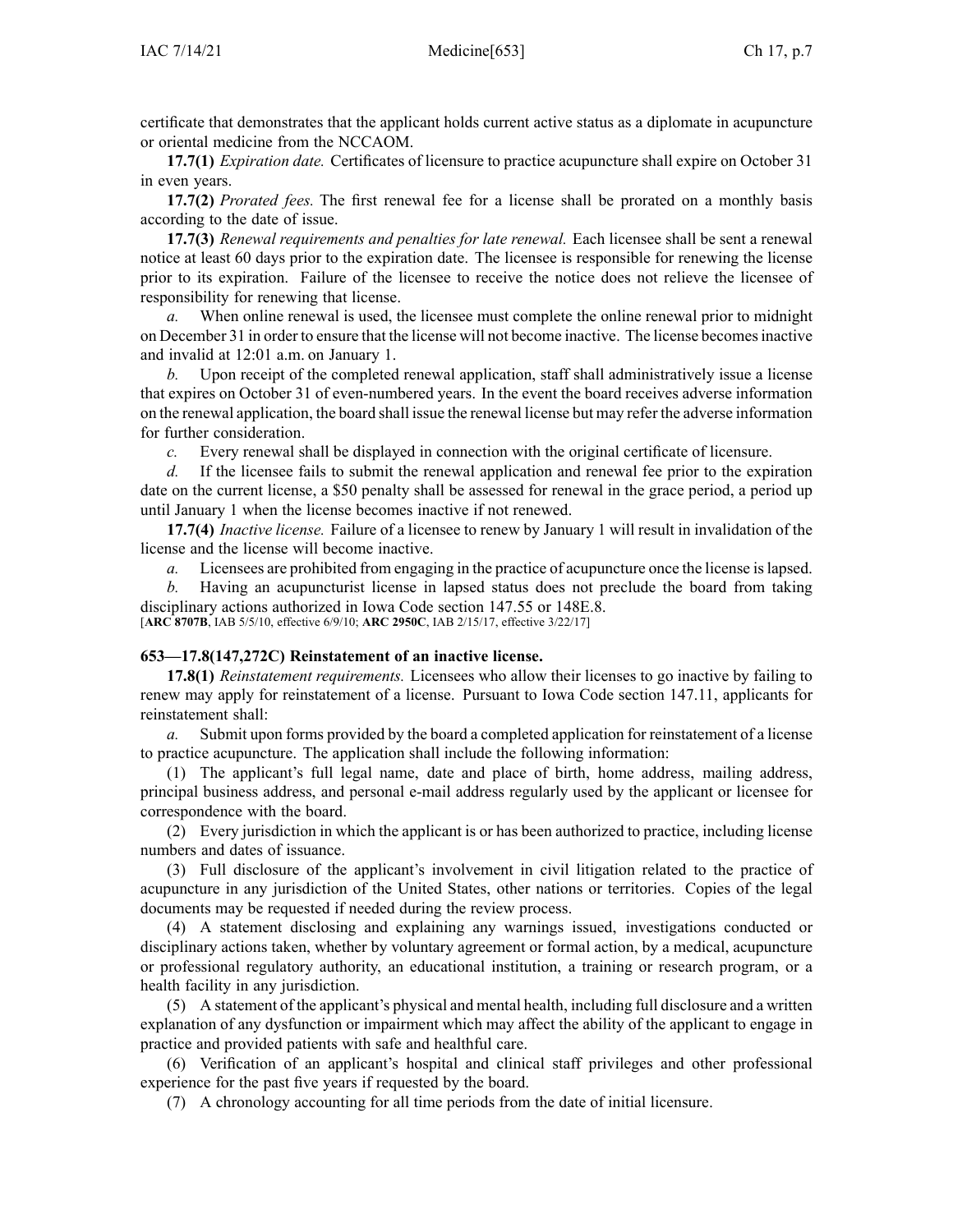(8) A statement disclosing and explaining any charge of <sup>a</sup> misdemeanor or felony involving the applicant filed in any jurisdiction, whether or not any appeal or other proceeding is pending to have the conviction or plea set aside.

*b.* Submit <sup>a</sup> completed fingerprint packet to facilitate <sup>a</sup> national criminal history background check. The fee identified in [653—paragraph](https://www.legis.iowa.gov/docs/iac/rule/653.8.2.pdf) 8.2(2)*"e"* for the evaluation of the fingerprint packet and the DCI and FBI criminal history background checks will be assessed to the applicant.

*c.* Pay the reinstatement fee of \$400 plus the fee identified in [653—paragraph](https://www.legis.iowa.gov/docs/iac/rule/653.8.2.pdf) 8.2(2)*"e"* for the evaluation of the fingerprint packet and the DCI and FBI criminal history background checks.

*d.* Provide an NCCAOM certificate which demonstrates that the applicant holds current active status as <sup>a</sup> diplomate in acupuncture or oriental medicine from the NCCAOM.

*e.* Meet any new requirements instituted since the license lapsed.

**17.8(2)** *Reinstatement restrictions.* Pursuant to Iowa Code section [272C.3\(2\)](https://www.legis.iowa.gov/docs/ico/section/272C.3.pdf)*"d,"* the committee may require an applicant who has not engaged in active practice in the pas<sup>t</sup> three years in any jurisdiction of the United States to meet any or all of the following requirements prior to reinstatement of an inactive license:

*a.* Successfully complete continuing education or retraining programs in areas directly related to the safe and healthful practice of acupuncture deemed appropriate by the board or committee;

*b.* Successfully pass <sup>a</sup> competency evaluation approved by the board;

*c.* Successfully pass an examination approved by the board; or

*d.* Successfully complete <sup>a</sup> reentry to practice program or monitoring program approved by the board.

[**ARC [8707B](https://www.legis.iowa.gov/docs/aco/arc/8707B.pdf)**, IAB 5/5/10, effective 6/9/10; **ARC [2950C](https://www.legis.iowa.gov/docs/aco/arc/2950C.pdf)**, IAB 2/15/17, effective 3/22/17]

**653—17.9(272C) Continuing education requirements.** Licensees shall demonstrate that they hold current active status as a diplomate from the NCCAOM. The NCCAOM requires 60 points of professional development activity every four years. Active NCCAOM certification satisfies the continuing education requirements established in Iowa Code section [272C.2](https://www.legis.iowa.gov/docs/ico/section/2017/272C.2.pdf). [**ARC [2950C](https://www.legis.iowa.gov/docs/aco/arc/2950C.pdf)**, IAB 2/15/17, effective 3/22/17]

# **653—17.10(147,148E,272C) General provisions.**

**17.10(1)** *Diagnostic and treatment modalities.* Diagnostic and treatment modalities used by licensees under this chapter may include one or more of the following acupunctural services:

*a.* The stimulation or piercing of the skin with an acupuncture needle for any of the following purposes:

(1) To evoke <sup>a</sup> therapeutic physiological response, either locally or distally to the area of insertion or stimulation.

(2) To relieve pain or treat the neuromusculoskeletal system.

- (3) To stimulate ashi acupuncture points to relieve pain and dysfunction.
- (4) To promote, maintain, and restore health and to preven<sup>t</sup> disease.
- (5) To stimulate the body according to auricular, hand, nose, face, foot orscalp acupuncture therapy.

(6) To use acupuncture needles with or without the use of herbs, electric current, or application of heat.

*b.* The use of oriental medical diagnosis and treatment, including:

(1) Moxibustion, cupping, thermal methods, magnets, gua sha scraping techniques, acupatches, herbal poultices, hot and cold packs, electromagnetic wave therapy, light and color therapy, sound therapy, or therapy lasers.

(2) Massage, acupressure, reflexology, shiatsu and tui na massage, or manual stimulation, including stimulation by an instrument or mechanical device that does not pierce the skin.

(3) Herbal medicine and dietary supplements, including those of plant, mineral, animal, and nutraceutical origin.

*c.* Any other adjunctive service or procedure that is clinically appropriate based on the licensee's training as approved by NCCAOM or ACAOM.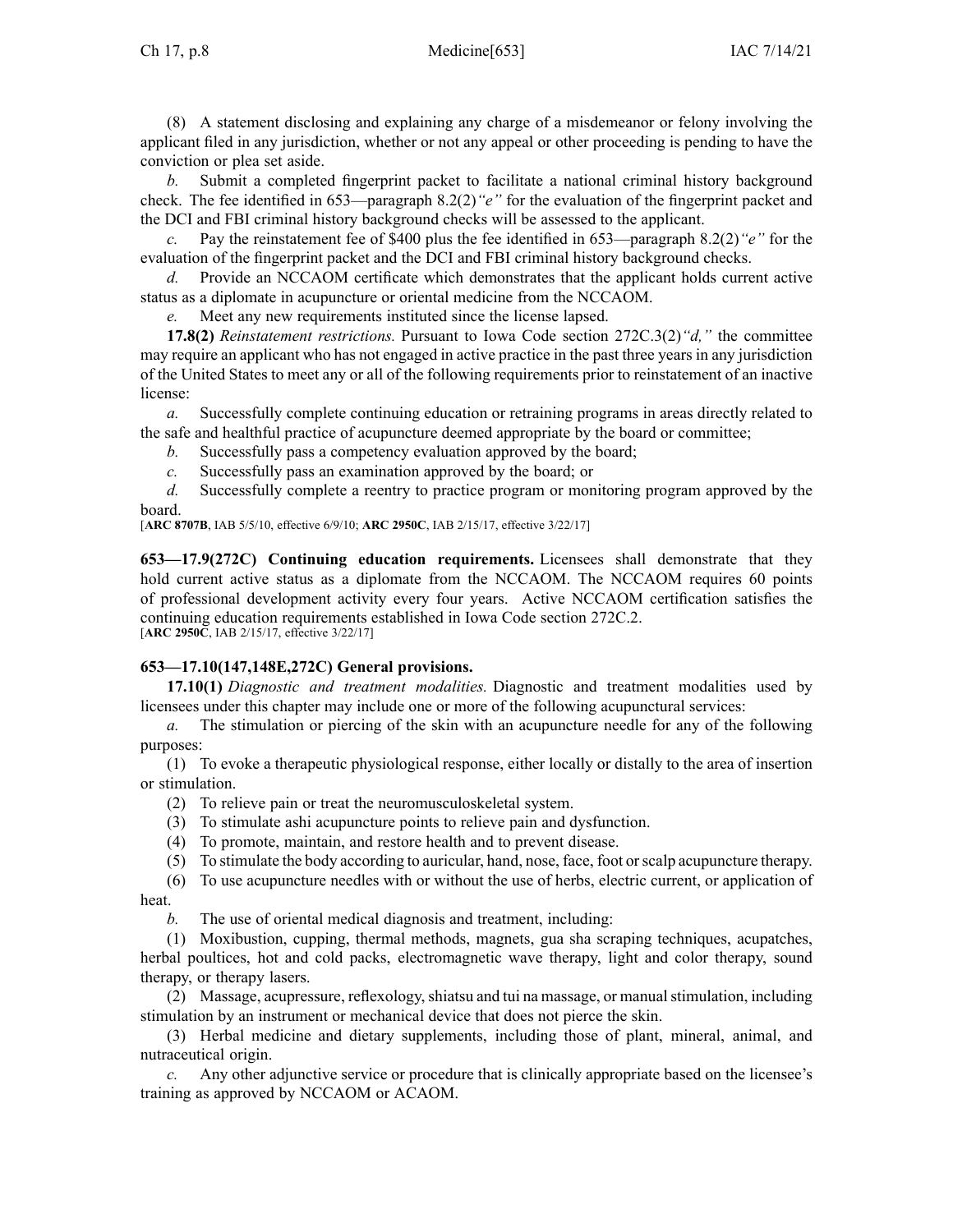**17.10(2)** *Use and disposal of needles.* A licensee shall use only presterilized, disposable needles and shall provide for the disposal of used needles in accordance with the requirements of the department.

**17.10(3)** *Standard of care.* A licensee shall be held to the same standard of care as persons licensed to practice medicine and surgery or osteopathic medicine and surgery. Pursuant to Iowa Code section [272C.3](https://www.legis.iowa.gov/docs/ico/section/272C.3.pdf), any error or omission, unreasonable lack of skill, or failure to maintain <sup>a</sup> reasonable standard of care in the practice of acupuncture constitutes malpractice and is grounds for the revocation or suspension of <sup>a</sup> license to practice acupuncture in this state.

**17.10(4)** *Title.* An acupuncturist licensed under thistitle may use the words "licensed acupuncturist" or "L.Ac." to connote professional standing after the licensee's name in accordance with Iowa Code section [147.74\(18\)](https://www.legis.iowa.gov/docs/ico/section/147.74.pdf).

**17.10(5)** *Change of contact information.* Licensees shall notify the board of changes in home address, address of the place of practice, home or practice telephone number, or personal e-mail address regularly used by the applicant or licensee for correspondence with the board within one month of the change.

**17.10(6)** *Delegation of responsibilities.* A licensee shall perform all aspects of acupuncture treatment that involve penetration of the skin of <sup>a</sup> patient. The licensee may delegate other aspects of treatment to staff and patients who are properly trained by the licensee. It is permissible for appropriately trained staff and patients to remove acupuncture needles from the patient's body. The licensee is responsible for establishing and maintaining written training standards for staff.

**17.10(7)** *Change of full legal name.* A licensee shall notify the board of any change in the licensee's full legal name within one month of making the name change. Notification requires <sup>a</sup> notarized copy of <sup>a</sup> marriage license or <sup>a</sup> notarized copy of court documents.

**17.10(8)** *Deceased.* A licensee's file shall be closed and labeled "deceased" when the board receives <sup>a</sup> copy of the licensee's death certificate or other reliable information of the licensee's death. [**ARC [8707B](https://www.legis.iowa.gov/docs/aco/arc/8707B.pdf)**, IAB 5/5/10, effective 6/9/10; **ARC [2950C](https://www.legis.iowa.gov/docs/aco/arc/2950C.pdf)**, IAB 2/15/17, effective 3/22/17]

**653—17.11(147,148E,272C) General disciplinary provisions.** The board is authorized to take disciplinary action against any licensee who violates the provisions set forth in state law and administrative rules pertaining to the safe and healthful practice of acupuncture. This rule is not subject to waiver pursuan<sup>t</sup> to [653—Chapter](https://www.legis.iowa.gov/docs/iac/chapter/653.3.pdf) 3 or any other provision of law.

**17.11(1)** *Methods of discipline.* The board may impose any of the following disciplinary sanctions:

- *a.* Revocation of <sup>a</sup> license;
- *b.* Suspension of <sup>a</sup> license until further order of the board;
- *c.* Nonrenewal of <sup>a</sup> license;

*d.* Restrict permanently or temporarily the performance of specific procedures, methods, acts or techniques;

*e.* Probation;

- *f.* Additional or remedial education or training;
- *g.* Reexamination;

*h.* Medical or physical evaluation, or alcohol or drug screening within <sup>a</sup> specific time frame at <sup>a</sup> facility or by <sup>a</sup> practitioner of the board's choice;

- *i.* Civil penalties not to exceed \$1,000;
- *j.* Citations and warnings as necessary; and
- *k.* Other sanctions allowed by law as deemed appropriate.

**17.11(2)** *Discretion of the board.* The board may consider the following factors when determining the nature and severity of the disciplinary sanction to be imposed:

*a.* The relative seriousness of the violation as it relates to assuring the citizens of Iowa <sup>a</sup> high standard of professional care.

- *b.* The facts of the particular violation.
- *c.* Any extenuating circumstances or other countervailing considerations.
- *d.* Number of prior violations or complaints.
- *e.* Seriousness of prior violations or complaints.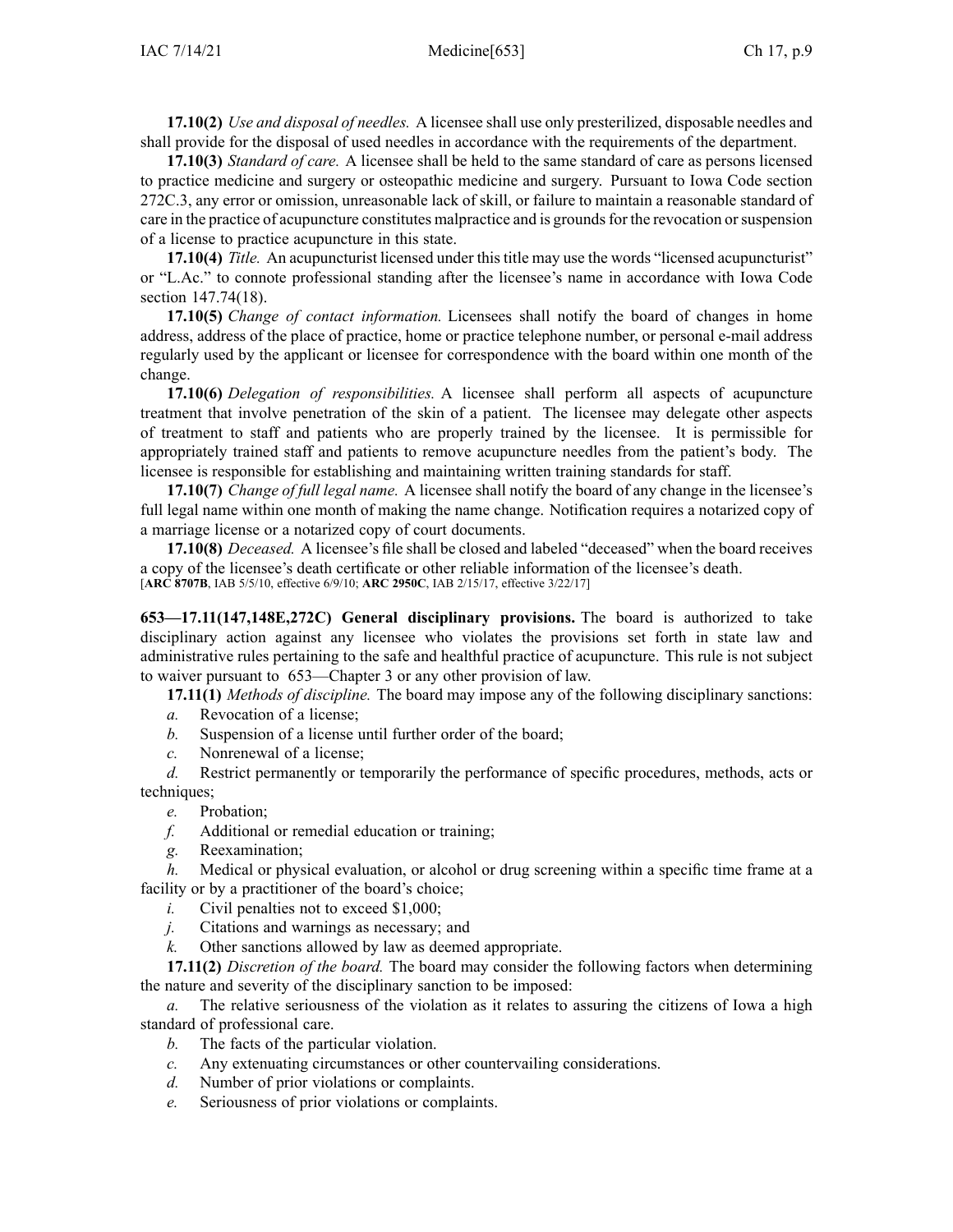*f.* Whether remedial action has been taken.

*g.* Such other factors as may reflect upon the competency, ethical standards and professional conduct of the licensee.

[**ARC [5600C](https://www.legis.iowa.gov/docs/aco/arc/5600C.pdf)**, IAB 5/5/21, effective 6/9/21]

**653—17.12(147,148E,272C) Grounds for discipline.** The board may impose any of the disciplinary sanctions set forth in [17.11\(1\)](https://www.legis.iowa.gov/docs/iac/rule/653.17.11.pdf) upon determining that <sup>a</sup> licensee is guilty of any of the following acts or offenses:

**17.12(1)** *Fraud in procuring <sup>a</sup> license.* Fraud in procuring <sup>a</sup> license is the deliberate distortion of facts or use of deceptive tactics in the application for licensure to practice acupuncture including, but not limited to:

*a.* Making false or misleading statements in obtaining or seeking to obtain licensure;

*b.* Failing to disclose by deliberate omission or concealment any information the board deems relevant to the safe and healthful practice of acupuncture pursuan<sup>t</sup> to Iowa Code chapters [147](https://www.legis.iowa.gov/docs/ico/chapter/147.pdf) and [148E](https://www.legis.iowa.gov/docs/ico/chapter/148E.pdf);

*c.* Misrepresenting any fact or deed to meet the application or eligibility requirements established by this chapter; or

*d.* Filing or attempting to file <sup>a</sup> false, forged or altered diploma, certificate, affidavit, translated or other official or certified document, including the application form, attesting to the applicant's eligibility for licensure to practice acupuncture in Iowa.

**17.12(2)** *Professional incompetence.* Professional incompetence includes, but is not limited to:

*a.* Substantial lack of knowledge or ability to discharge professional obligations within the scope of the acupuncturist's practice;

*b.* Substantial deviation by the licensee from the standards of learning or skill ordinarily possessed and applied by other acupuncturists when acting in the same or similar circumstances;

*c.* Failure by an acupuncturist to exercise in <sup>a</sup> substantial respec<sup>t</sup> the degree of care which is ordinarily exercised by the average acupuncturist when acting in the same or similar circumstances; or

*d.* Willful or repeated departure from or the failure to conform to the minimal standard of acceptable and prevailing practice of acupuncture.

**17.12(3)** *Fraud in the practice of acupuncture.* Fraud in the practice of acupuncture includes, but is not limited to, any misleading, deceptive, untrue or fraudulent representation in the practice of acupuncture, made orally or in writing, that is contrary to the acupuncturist's legal or equitable duty, trust or confidence and is deemed by the board to be contrary to good conscience, prejudicial to the public welfare, and potentially injurious to another. Proof of actual injury need not be established.

**17.12(4)** *Unethical conduct.* The Code of Ethics (2008) prepared and approved by the NCCAOM shall be utilized by the board as guiding principles in the practice of acupuncture in this state. Unethical conduct in the practice of acupuncture includes, but is not limited to:

*a.* Failing to provide patients with the information required in Iowa Code section [148E.6](https://www.legis.iowa.gov/docs/ico/section/148E.6.pdf) or providing false information to patients;

*b.* Accepting remuneration for referral of patients to other health care professionals;

*c.* Offering or providing remuneration for the referral of patients, excluding paid advertisements or marketing services;

*d.* Engaging in sexual activity or genital contact with <sup>a</sup> patient while acting or purporting to act within the scope of the acupuncture practice, whether or not the patient consented to the sexual activity or genital contact;

*e.* Disclosing confidential information about <sup>a</sup> patient without proper authorization; or

*f.* Abrogating the boundaries of acceptable conduct in the practice of acupuncture established by the profession that the board deems appropriate for ensuring that acupuncturists provide Iowans with safe and healthful care.

**17.12(5)** *Practice harmful to the public.* Practice harmful or detrimental to the public in the practice of acupuncture includes, but is not limited to:

*a.* Failing to possess and exercise the degree of skill, learning and care expected of <sup>a</sup> reasonable, prudent acupuncturist acting in the same or similar circumstances;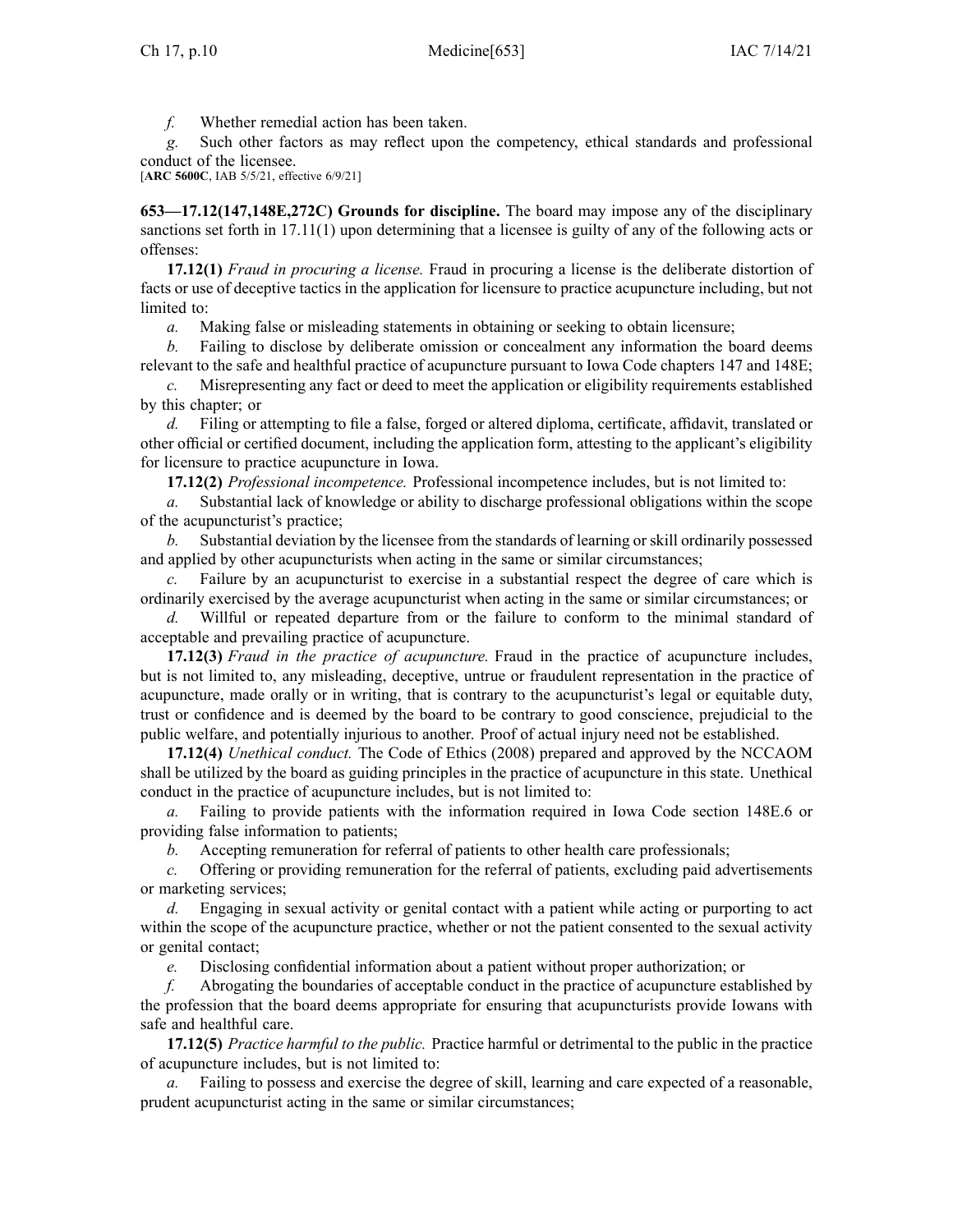*b.* Practicing acupuncture without reasonable skill and safety as the result of <sup>a</sup> mental or physical impairment, chemical abuse or chemical dependency;

*c.* Prescribing, dispensing or administering any controlled substance or prescription medication for human use; or

*d.* Performing any treatment or healing procedure not authorized in Iowa Code chapter [148E](https://www.legis.iowa.gov/docs/ico/chapter/148E.pdf) or this chapter.

**17.12(6)** *Habitual intoxication or addiction.* Habitual intoxication or addiction to the use of drugs includes, but is not limited to, the inability to practice acupuncture with reasonable skill and safety as <sup>a</sup> result of the excessive use of alcohol, drugs, narcotics, chemicals or other substances on <sup>a</sup> continuing basis, or the excessive use of the same in <sup>a</sup> way which may impair the ability to practice acupuncture with reasonable skill and safety.

**17.12(7)** *Felony conviction.* A felony conviction related to the practice of acupuncture or that affects the ability to practice the profession includes, but is not limited to:

*a.* Any conviction for any public offense directly related to or associated with the practice of acupuncture that is classified as <sup>a</sup> felony under the statutes of any jurisdiction of the United States, the United States government, or another nation or its political subdivisions; or

*b.* Any conviction for <sup>a</sup> public offense affecting the ability to practice acupuncture that is classified as <sup>a</sup> felony under the statutes of any jurisdiction of the United States, the United States government, or another nation or its political subdivisions and that involves moral turpitude, civility, honesty, or morals.

A copy of the record of conviction or plea of guilty or nolo contendere shall be conclusive evidence of the felony conviction.

**17.12(8)** *Misrepresentation of scope of practice by licensees.* Misrepresentation of <sup>a</sup> licensee's scope of practice includes, but is not limited to, misleading, deceptive or untrue representations about competency, education, training or skill as <sup>a</sup> licensed acupuncturist or the ability to perform services not authorized under this chapter.

**17.12(9)** *False advertising.* False advertising is the use of fraudulent, deceptive or improbable statements in information provided to the public. False advertising includes, but is not limited to:

*a.* Unsubstantiated claims about the licensee's skills or abilities, the healing properties of acupuncture or specific techniques or treatments therein;

*b.* Presenting words, phrases, or figures which are misleading or likely to be misunderstood by the average person; or

*c.* Claiming extraordinary skills that are not recognized by the acupuncture profession.

**17.12(10)** *General grounds.* The board may also take disciplinary action against an acupuncturist for any of the following reasons:

*a.* Failure to comply with the provisions of Iowa Code chapter [148E](https://www.legis.iowa.gov/docs/ico/chapter/148E.pdf) or the applicable provisions of Iowa Code chapter [147](https://www.legis.iowa.gov/docs/ico/chapter/147.pdf), or the failure of an acupuncturist to comply with rules adopted by the board pursuan<sup>t</sup> to Iowa Code chapter [148E](https://www.legis.iowa.gov/docs/ico/chapter/148E.pdf);

*b.* Failure to notify the board of any adverse judgment or settlement of <sup>a</sup> malpractice claim or action within 30 days of the date of the judgment or settlement;

*c.* Failure to repor<sup>t</sup> to the board any acts or omissions of another acupuncturist authorized to practice in Iowa that would constitute grounds for discipline under [653—17.12](https://www.legis.iowa.gov/docs/iac/rule/653.17.12.pdf)(147,148E,272C) within 30 days of the date the acupuncturist initially became aware of the information;

*d.* Failure to comply with <sup>a</sup> subpoena issued by the board;

*e.* Failure to adhere to the disciplinary sanctions imposed upon the acupuncturist by the board; or

*f.* Violating any of the grounds for revocation or suspension of licensure listed in Iowa Code chapter [147](https://www.legis.iowa.gov/docs/ico/chapter/147.pdf) or [148E](https://www.legis.iowa.gov/docs/ico/chapter/148E.pdf).

[**ARC [8707B](https://www.legis.iowa.gov/docs/aco/arc/8707B.pdf)**, IAB 5/5/10, effective 6/9/10; **ARC [2950C](https://www.legis.iowa.gov/docs/aco/arc/2950C.pdf)**, IAB 2/15/17, effective 3/22/17]

**653—17.13(272C) Procedure for peer review.** Rule [653—24.3](https://www.legis.iowa.gov/docs/iac/rule/653.24.3.pdf)(272C) shall apply to peer review procedures in matters related to licensed acupuncturists.